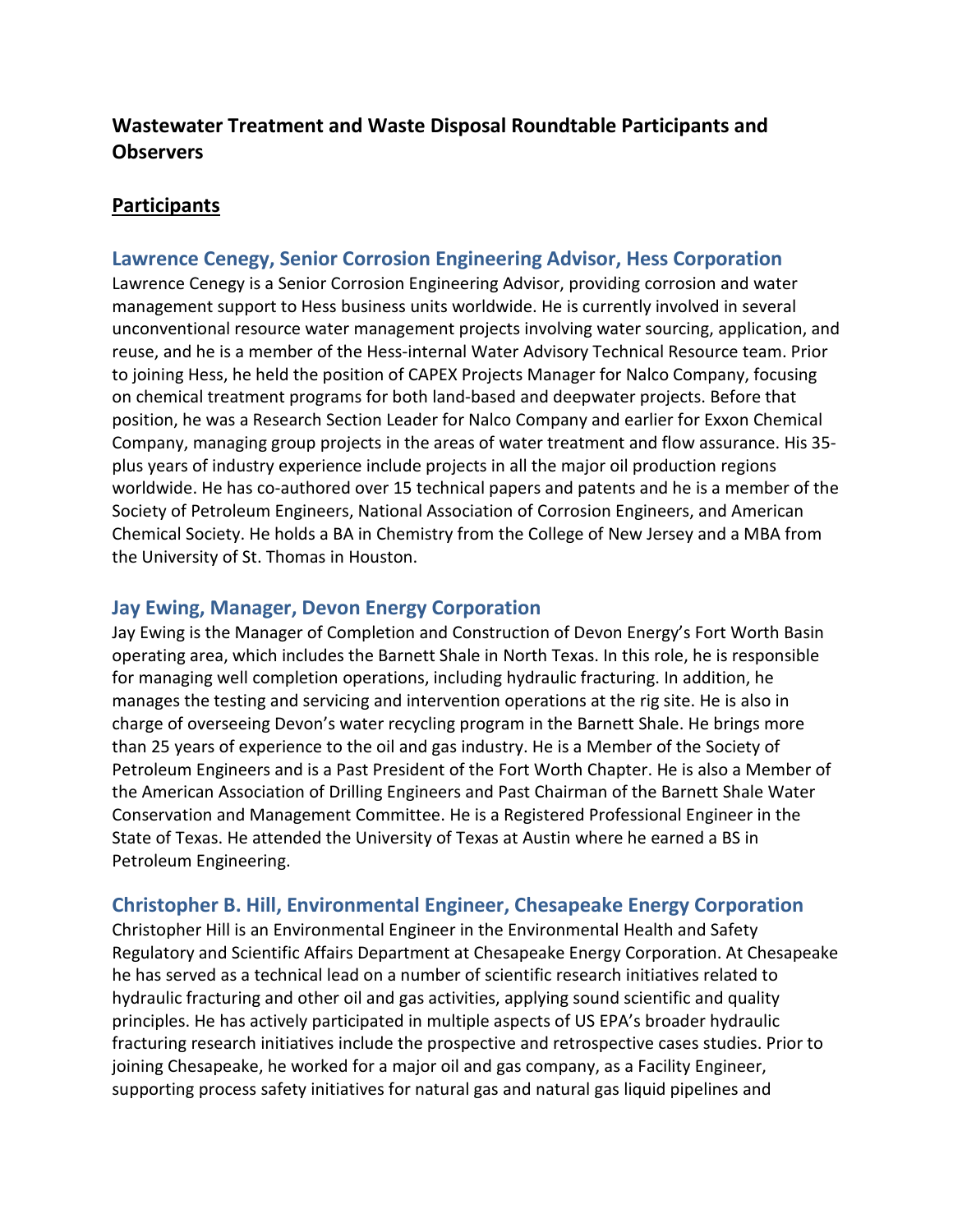facilities. He has a BS in Civil Engineering, a MS in Environmental Engineering and is currently pursuing a MS in Construction Management from North Dakota State University.

### **George King, Distinguished Engineering Advisor, Apache Corporation**

George King is an Apache Corporation Distinguished Engineering Fellow and a Registered Professional Engineer (Oklahoma PE 10831 and Texas PE 110993) with over 40 years of oilfield experience since starting with Amoco Production Research in 1971. His technical background includes basic research on energized fracturing, production and fracturing chemicals, acidizing, asphaltenes, perforating cleanup, well integrity and completions, complex formations (North Sea chalk, San Juan coal, Alaskan and Canadian heavy/viscous oil, US tight gas, GoM Deep Water, and Niobrara shale), unconventional resources in the Barnett Shale, Horn River Shale, Eagle Ford Shale, Fayetteville Shale, and Gothic Shale), sand control, low pressure gas well operations and applications work on coiled tubing, cutoff, formation damage and well repair operations. His technical accomplishments include 60 technical papers, a book on completions and workovers, Distinguished Lecturer on foam fracturing for the Society of Petroleum Engineers (SPE) during 1985-1986, and a Completions Course Lecturer on horizontal wells for the SPE Short Course series in 1999. Industry positions held include Technical Chairman of the 1992 SPE Annual Fall Meeting, past American Petroleum Institute subcommittee chair on perforating, 11 years adjunct professor at the University of Tulsa (teaching senior level and graduate credit well completions and fracturing courses at night), and numerous SPE committees on forums, paper selection committees and Applied Technology workshops. Awards include the Amoco Vice President's Award for Technology from Amoco in 1997, API's service award in 1994, and the 2004 SPE Production Operations Award. He holds a BS in Chemistry from Oklahoma State, a BS in Chemical Engineering from University of Tulsa and a MS in Petroleum Engineering from University of Tulsa.

### **Hugh MacMillan, Senior Researcher, Food and Water Watch**

Hugh MacMillan is a Senior Researcher at Food and Water Watch, which he joined in 2011 after one year as a Science Advisor in the U.S. Senate and ten years in academia. He is an applied mathematician with extensive experience working on diverse computational problems, including the development of numerical models to quantify multiphase fluid flow through porous and fractured media, geochemical and microbiological processes, and crack propagation. Further, he is an expert in mathematical and statistical methods used to estimate uncertainties inherent to such modeling.

## **Woldezion Mesghinna, Founder, Natural Resources Consulting Engineers, Inc.**

Woldezion Mesghinna founded Natural Resources Consulting Engineers, Inc. (NRCE) in 1989 after17 years of domestic and international experience in water resources. Since this time, he has worked as President and Principal Engineer at NRCE on a variety of projects for Indian Tribes and the Government of Eritrea related to groundwater wells, energy development, water acquisitions and detailed hydrologic and water quality modeling. He is an expert and has significant experience in surface water and groundwater hydrology, water quality and constituent mixing, water demands and planning, water infrastructure project design and water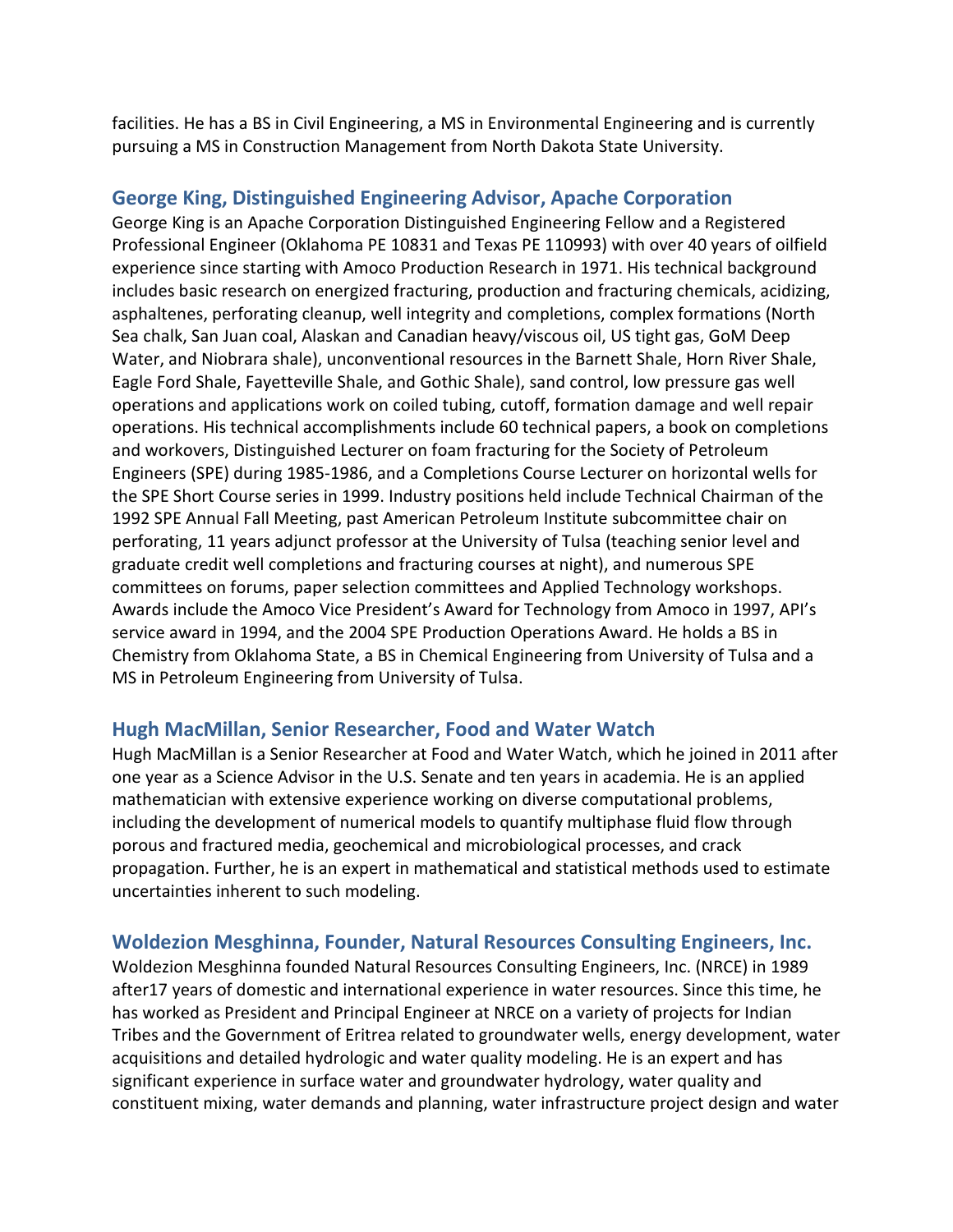marketing and acquisition. Relevant projects have included analysis of mixing of groundwater and water quality constituents as part of a well testing program of groundwater quality and flow characteristics; subsurface investigations, soil sampling, rock coring, and permeability testing; design of a dewatering system through groundwater hydrologic analysis for a subaqueous tunnel; investigation of groundwater resources for development potentials; design of and utilization of embankment grouting injection wells for several dam projects in the United States and Eritrea to prevent subsurface seepage flows; and water treatment and wastewater treatment feasibility design studies in Eritrea and the western United States. Recently, he presented *Water Based Constraints on Tribal Energy Development in the Southwest* at a Tribal Energy conference hosted by Law Seminars International. He is a Licensed Professional Engineer in Arizona, California, Colorado, Wyoming and a member of the National Society of Professional Engineers, American Society of Civil Engineers, American Society of Testing and Materials, American Water Works Association and the Colorado River Water Users Association. He has a MS in Civil Engineering, with a concentration in Hydraulics and Hydrology and a PhD in Irrigation and Drainage Engineering.

# **Glenn Miller, Professor of Environmental and Resource Science, University of Nevada, Reno**

Glenn Miller is a Professor of Environmental and Resource Sciences at the University of Nevada, Reno (UNR). He is also presently Director of the Graduate Program in Environmental Sciences and Health at UNR. Current areas of research include precious metals pit water quality and acid mine remediation using anaerobic sulfate reducing systems. He also is working on a variety of issues related to the measurement and fate of organic contaminants in the environment. He was also involved in a project providing comments on the New York Environmental Impact Statement on hydraulic fracturing. He has a BS in Chemistry from the University of California, Santa Barbara and a PhD in Agricultural and Environmental Chemistry from the University of California at Davis. After completing his graduate studies, he spent a year of postdoctoral study at US EPA's Environmental Research Laboratory in Athens, Georgia.

#### **Peter Miller, Range Resources**

Peter Miller has 20 years of professional experience in water management, industrial wastewater treatment, environmental remediation, and environmental consulting. His professional experience spans across a broad range of industries, including oil and gas, microelectronics, landfills, alternative energy, and food and beverage among others. Prior to starting with Range Resources in February of 2010, he worked for such companies as USFilter, Veolia, Siemens Water Technologies, and Tetra Tech NUS. At Range Resources, he is focused on managing water resources from sourcing, transportation, treatment, storage, reuse, and disposal. He is active in the Marcellus Shale Coalition and has been the Chairman of their Waste and Recycle Subcommittee for the past 2 years. He is a Registered Professional Environmental Engineer in the State of Pennsylvania (1997), holds a BS in Civil Engineering from the University of Pittsburgh (1992), an MBA from Robert Morris University (2009) and is a Certified Project Management Professional (PMP) through the Project Management Institute.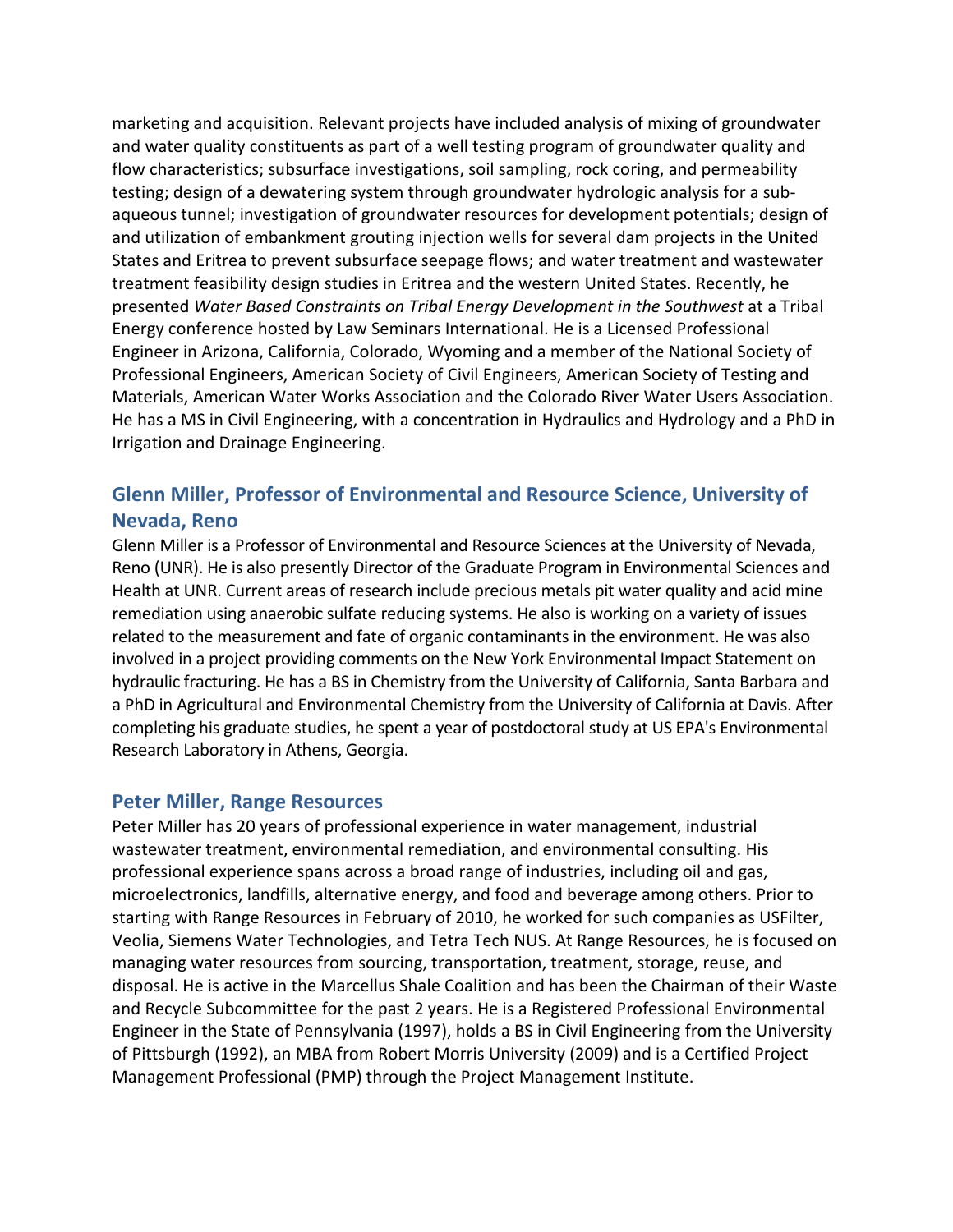### **Briana Mordick, Staff Scientist, Natural Resources Defense Council**

Briana Mordick is a Staff Scientist at the Natural Resources Defense Council (NRDC). Prior to joining NRDC, she worked for Anadarko Petroleum for six years as a petroleum geologist on projects including shale gas, tight gas sands, and  $CO<sub>2</sub>$  enhanced oil recovery. At NRDC, she serves as a Technical Advisor on issues related to oil and natural gas extraction and geologic sequestration of carbon dioxide. This work includes the identification of regulatory solutions and industry best practices to address the environmental impacts of oil and natural gas extraction. She has written and spoken frequently on these topics including to the National Academies of Science, US EPA and the Yale Environmental Law Conference. She served as a representative to the Operations and Environment and Policy Subgroups of the 2011 National Petroleum Council Study on the Prudent Development of North American Resources and is currently a member of the Unconventional Resources Technology Advisory Committee, a Federal Advisory Committee to the Secretary of Energy. She is particularly interested in the fate and transport of fluids in the subsurface through both manmade and natural pathways related to hydraulic fracturing and drinking water. She holds a BA in Earth Sciences from Boston University and a MS in Geological Sciences from the University of North Carolina at Chapel Hill.

# **Peter Pope, Assistant Director, Site Remediation Section, Oil and Gas Division, Railroad Commission of Texas**

Peter Pope is the Assistant Director of the Site Remediation Section, Oil and Gas Division, Railroad Commission of Texas. He has over 20 years of experience practicing hydrogeology and performing risk-based environmental assessments for private industry and public sector clients. He has expertise in aquifer characterization, fate and transport of chemicals in soil and groundwater, numerical simulations of subsurface transport processes and statistical analysis of environmental data. He has worked for the Railroad Commission of Texas since September 2001. He has a BS in Geology from Purdue University and a MA in Geology from Rice University.

# **John Rogers, Associate Director Division of Oil, Gas and Mining, Utah Department of Natural Resources**

John Rogers is the Associate Director of the Division of Oil, Gas and Mining for the Department of Natural Resources in Utah. He manages the petroleum section that permits, monitors and regulates oil and gas production in Utah. This includes the Class II injection program and produced water disposal in Utah. He has 15 years of experience in oil and gas exploration, reservoir analysis and economic analysis of oil and gas fields. His research has included deposition and lithological studies of deep-water shales of Western Utah. He holds a BS in Geology, MS in Geology and a MBA with an emphasis in Finance from Brigham Young University.

## **Joseph P. Smith, Senior Research Associate, ExxonMobil Upstream Research Company**

Joseph Smith is a Senior Research Associate at ExxonMobil Upstream Research Company where he serves as Senior Technical Professional Advisor for Environmental Research. After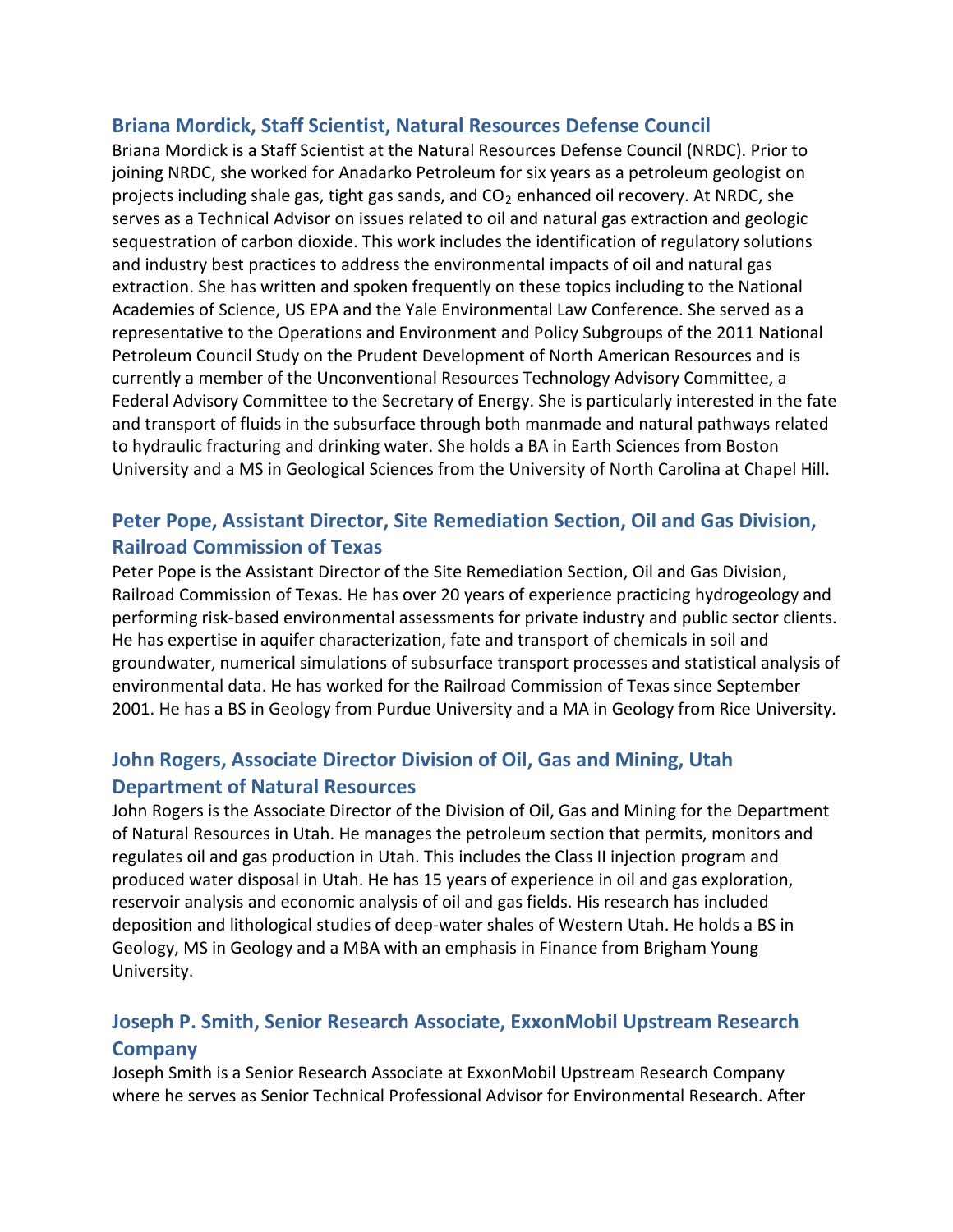postdoctoral appointments at the University of Wisconsin and Argonne National Laboratory, he joined Exxon Production Research Company in 1981 and has been active in research on the environmental aspects of oil and gas operations since 1990. His current research interests include the environmental aspects of water use, treatment and disposal in unconventional gas production, the environmental fate of methane in the ocean, the environmental fate and effects of marine discharges of drilling and production wastes, and the effects of seawater usage for thermal management by offshore facilities. He served on the Bureau of Ocean Energy Management, Regulation, and Enforcement's Outer Continental Shelf Scientific Committee from 2003 to 2011 and is currently co-chair of the Offshore Operators Committee Environmental Sciences Subcommittee. He is a member of the Society of Petroleum Engineers (SPE), where he serves as Associate Technical Editor for *SPE Production and Operations*, and the American Chemical Society. He holds a PhD in Physical Chemistry from the University of California at Berkeley and a BS in Chemistry from the University of Rochester.

## **Thomas Starosta, Environmental Engineer Consultant, Pennsylvania Department of Environmental Protection**

Thomas Starosta is a Professional Engineer and Environmental Engineer Consultant with the Pennsylvania Department of Environmental Protection. For the past ten years, he has been lead engineer for calculation of water quality-based effluent limits (WQBELs) for point source discharges to surface waters in Pennsylvania. WQBELs are the effluent limits for NPDES discharges that will assure that water quality standards and criteria for conventional and toxic pollutants will be protected in rivers and streams. He maintains the computer tools, models, and technical documentation supporting the methods and bases for determination of WQBELs, and serves as a technical resource to support regional permit engineers and writers. He has broad experience related to NPDES permitting of natural gas and shale gas extraction wastewater discharges and the associated pollutants of concern, including total dissolved solids and its component solids. In addition to water quality concerns related to protection of aquatic life and potable water supply, he has been involved with controlling bromides based on their potential to produce disinfection byproducts during the chlorination process. His background in the nuclear power industry has helped Pennsylvania deal more effectively with the NORM (Naturally Occurring Radiological Materials) contained in natural gas wastewater, including radium 226/228. Based on the unique threat to water quality posed by inadequately treated natural gas and shale gas extraction wastewater, Pennsylvania regulations have greatly restricted these discharges since 2010. He has a BS in Environmental Engineering Technology from Temple University with graduate work at Penn State University.

### **Robert M. Summers, Secretary, Maryland Department of the Environment**

Robert Summers was appointed Secretary of the Maryland Department of the Environment by Governor Martin O'Malley on April 28, 2011. He leads the Department's planning, regulatory, management and financing programs to protect public health, ensure a safe and reliable water supply, restore and protect air quality, water quality, wetlands and waterways, clean up contaminated land and ensure proper management of hazardous and solid wastes. He has served the citizens of Maryland for over 28 years in various capacities within Maryland's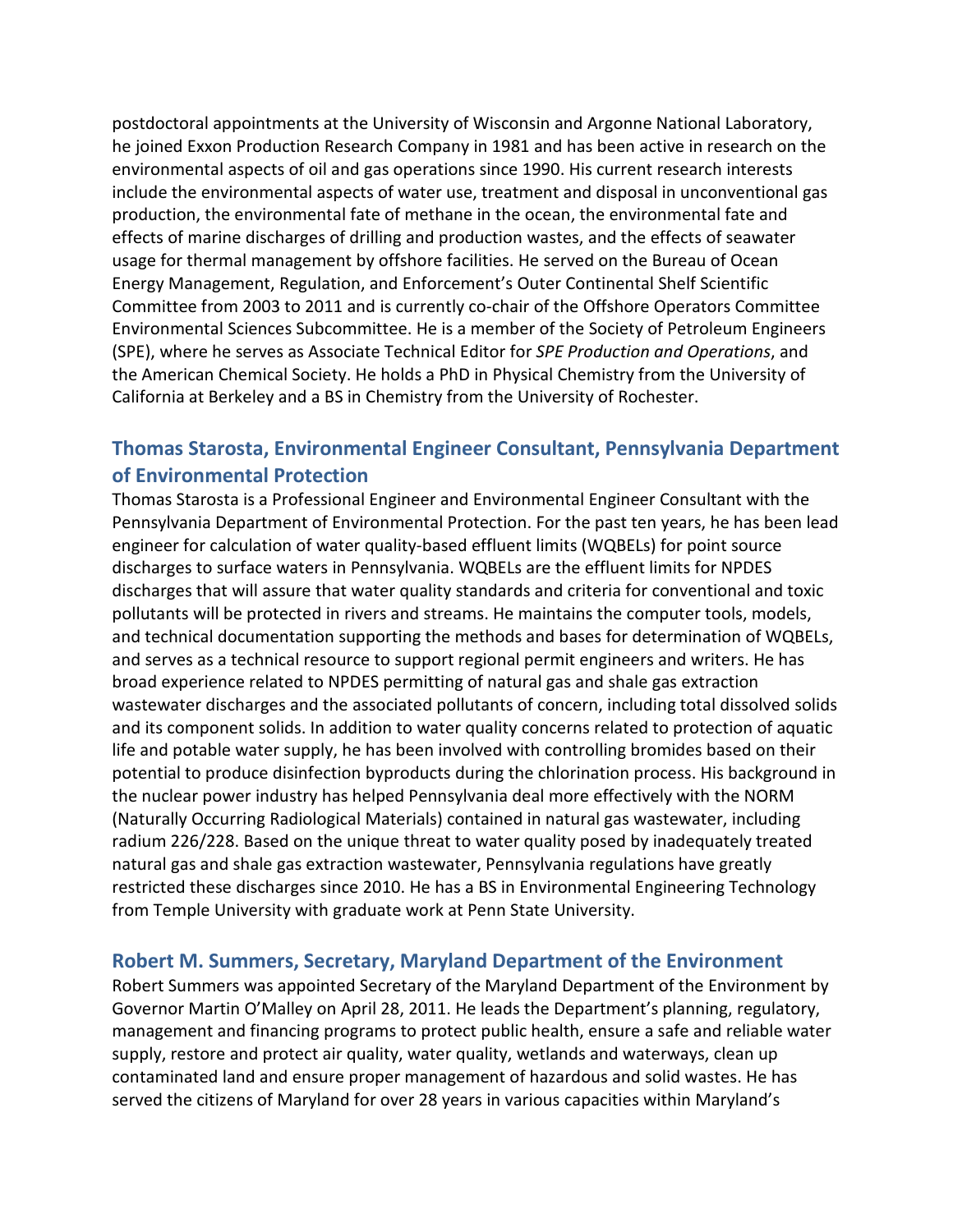progressive and nationally recognized environmental programs, with emphasis on scientific and technical issues related to water pollution control, drinking water protection and federal, state and local government environmental laws and regulations. He received his BA (1976) and PhD (1982) in Environmental Engineering from the Johns Hopkins University.

### **Bruce Whitteberry, Assistant Superintendent, Greater Cincinnati Water Works**

Bruce Whitteberry is an Assistant Superintendent at Greater Cincinnati Water Works in the Water Quality and Treatment Division. He has 20 years of experience in the groundwater and drinking water industries. He is a member of the American Water Works Association and the National Ground Water Association. His interests include the potential effects of drilling waste fluids on ground and surface drinking water supplies. He has a BS in Geology, a MS in Hydrogeology, is a registered Professional Geologist in the State of Indiana and has a Class IV Water Treatment Operator License in the State of Ohio.

### **Harry Zhang, Industrial Water Resources Lead and Principal Engineer, CH2M Hill**

Harry Zhang is Industrial Water Resources Lead and a Principal Engineer and at CH2M HILL. He is a Registered Professional Engineer in Virginia and Maryland. He has 18 years of diversified experience in water sustainability, water quality modeling and monitoring, watershed management, Total Maximum Daily Load development and implementation, stormwater management, groundwater contaminant transport, water resources planning, NPDES permitting, nonpoint source control, hydrologic and hydraulic analysis, source water protection, uncertainty analysis and environmental systems engineering. His recent projects include the review of regulatory and permitting requirements applicable to flowback and produced water treatment for 14 states with shale gas development. In addition, he co-authored a paper entitled "Hydraulic Fracturing in the Context of Sustainable Water Management" in the book Contemporary Technologies for Shale-Gas Water and Environmental Management published by Water Environment Federation (WEF). He is the Chair of Hydrology and Watershed Management Committee at American Water Resources Association (AWRA). He also co-chaired the certification team of the Sustainable Watershed Task Force of WEF's Sustainability Community of Practice. He is particularly interested in the issues of water lifecycle analysis and water quality management related to hydraulic fracturing and drinking water. He has a BS in Environmental Engineering, a MS in Environmental Engineering with a minor in Geoenvironmental Engineering and a PhD in Environmental Engineering (Water Resources) with a minor in Systems Engineering.

### **Observers**

### **Tracy Carluccio, Deputy Director, Delaware Riverkeeper Network**

Tracy Carluccio is Deputy Director of Delaware Riverkeeper Network where she has been employed since 1989 and provides policy and advocacy leadership for the nonprofit environmental organization on many issues, including hydraulic fracturing for natural gas. She has 29 years of experience in water resource policy and environmental advocacy work with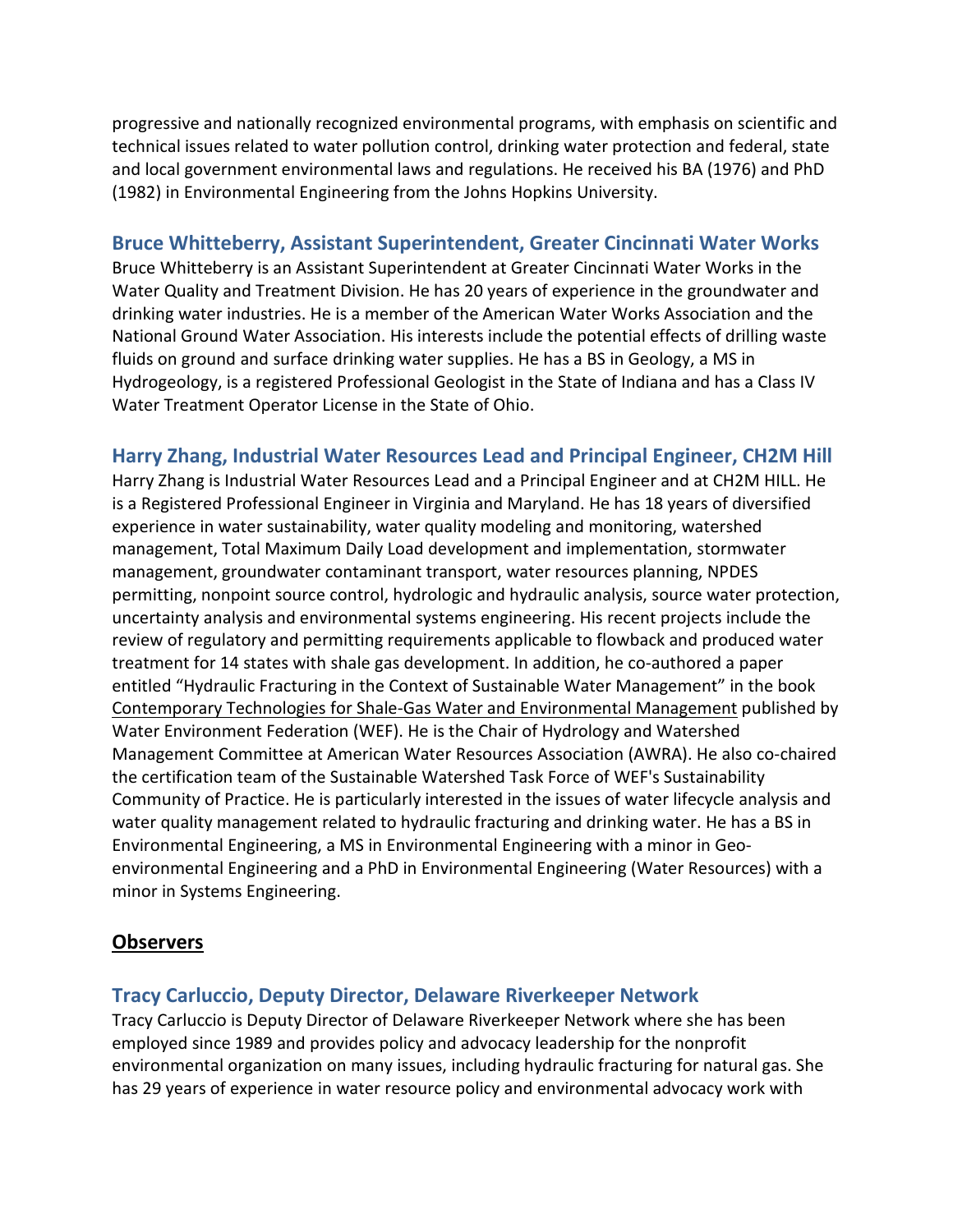nonprofit and government organizations and direct experience in environmental research, community organization, and policy development related to water management and environmental issues. She co-authored two publications for Delaware Riverkeeper Network *Stormwater Runoff, Lost Resource or Community Asset?* and *In Defense of Watersheds,* presented papers at various scientific, academic and advocacy seminars and conferences, and written articles for various publications such as "Outdoor America" (Spring 2010) and "River Voices" (Vol. 22, Number 3, 2012). She recently presented a paper *Wastewater Produced by Natural Shale Gas Production; Some Regulatory and Management Issue* at the Mid-Atlantic States Section of the Air and Waste Management Association Conference. She will guest lecture for the Princeton University Environmental Studies Undergraduate Course on December 10, 2012, on hydraulic fracturing and its impacts on water resources, focusing on policies affecting chemical use and wastewater management. She serves on the New Jersey Highlands Water Protection and Planning Council, which developed and is now implementing the Highlands Regional Master Plan for Northern New Jersey, a region covering 88 municipalities and over 850,000 acres that provides drinking water to over half of New Jersey's residents. She also serves as chair of the East Amwell Township Board of Health in Hunterdon County New Jersey, an appointed position for the past ten years, and on other public service or nonprofit boards. She is particularly interested in the issues of chemical mixing of hydraulic fracturing fluids used to stimulate natural gas production and the treatment and processing of wastewater produced by hydraulic fracturing for natural gas, both topics she has researched for the past four years to address proposed natural gas development in the Delaware River Basin. She has a BA in Sociology from the University of North Carolina, and continuing credit course work in Stormwater Management and Subsurface Wastewater Systems from Villanova University and Rutgers Cook College.

#### **Adam Carpenter, Government Affairs, American Water Works Association**

Adam Carpenter works in American Water Works Association (AWWA) District of Columbia Government Affairs Office and serves as an expert on a diverse set of drinking water issues including climate change, hydraulic fracturing, consumer confidence reports, carbon capture and storage, the energy-water nexus, and other water and environmental issues. Along with his colleagues, he works to further AWWA's mission of supporting clean, affordable drinking water through sound application of science into policy, source water protection, sensible regulation, public awareness, and building stakeholder consensus. He holds a BS from George Washington University in Biology, a MS from Johns Hopkins in Environmental Sciences and Policy and is pursuing a PhD in Environmental Policy from George Mason University.

## **Greg Dierkers, Program Director for Environmental, Energy and Transportation, National Governors Association**

Greg Dierkers is a Program Director in the Environment, Energy and Transportation (EET) Division for the NGA Center, where he provides project management oversight. In this capacity he provides program and management support for NGA Center on a range of energy topics including energy efficiency and renewable energy, electricity infrastructure, carbon capture and storage, natural gas, nuclear energy, energy assurance, and transportation fuels. At NGA he has